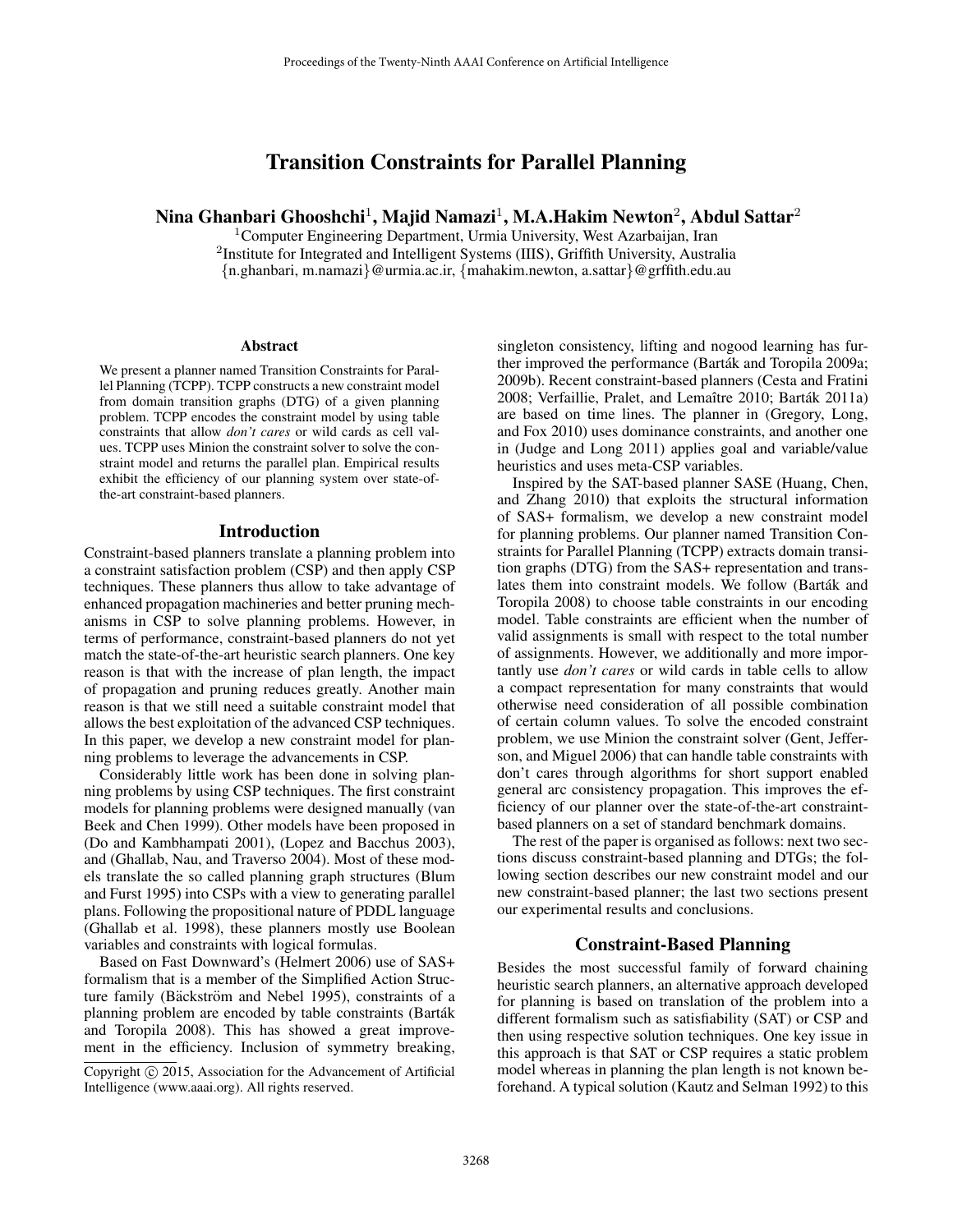is to impose a fixed bound n on makespan (also called *horizon*) and translate the problem of finding a plan of makespan  $n$  as a SAT/CSP problem. If a plan is found, it is extracted; otherwise, a new horizon bound  $n + 1$  is tried.

Most of the CSP-based planners produce sequential plans (Barták and Toropila 2008; Gregory, Long, and Fox 2010; Judge and Long 2011) and some other produce partiallyordered plans (Vidal 2004) and parallel plans (Bartak 2011a; ´ Do and Kambhampati 2001; Lopez and Bacchus 2003). Partial-order and parallel planners avoid examining symmetrical plans while the sequential planners do not. Symmetrical plans remain the same after changing action orderings. Exploring symmetrical plans is waste of time and also equivalence checking is time consuming.

Constraint Models from Planning Graph: A dynamic CSP model in (Do and Kambhampati 2001) uses variables to represent the propositions at each level of the planning graph (Blum and Furst 1995) with the domains being actions supporting these propositions. Constraints used are action mutex, fact mutex, and subgoal activation constraints. A constraint model in (Lopez and Bacchus 2003) uses Boolean variables to represent the facts and actions at each level with constraints between variables being logical formulas that encode the initial state, goal state, preconditions and effects of actions and frame axioms. Another constraint model in (Ghallab, Nau, and Traverso 2004) uses Boolean variables.

Constraint Models from Multi-Valued Representation: Multi-valued representation of a planning problem leads to fewer variables with larger domains where domain filtering normally pays off. Further, the set of logical constraints from the original models can be encapsulated into combinatorial constraints with an extensionally defined set of admissible tuples. These constraints filter out more inconsistencies than the original logical constraints and the propagation loop can significantly reduce execution time. In (Barták 2011a), the idea of DTG is used but a finite state automata is considered for each state variable. A plan is an intersection of these automata. In this model, CSP variables are considered for states and actions in each time step and constraints are used in encoding the arcs of the automata and to synchronise the paths between different automata. In (Barták 2011b), a different encoding of DTG is proposed. Rather than encoding states and their changes via actions, the transitions between the actions are encoded directly and the state variables are omitted completely.

### Domain Transition Graphs

The language used in the representation of a planning problem is an important factor in the efficiency of the formulation. The most common language used in describing planning problems is PDDL (Ghallab et al. 1998). Since this language is propositional, it is not suitable for encoding planning problems as CSPs. An alternative approach is SAS+ formalism (Bäckström and Nebel 1995) in which planning problems are represented by multi-valued state variables. This formalism became popular after being used in Fast Downward planner (Helmert 2006). By using this language, mutually exclusive predicates do not appear in the state description. Extracting structural information such as DTGs is also straightforward in this representation.

To describe this formalism, we will use a simple example from Driverlog Domain (see Figure 1). We restrict this domain to the transportation of drivers by trucks. We also omit packages. In this domain, we have some drivers and trucks. A driver can change its location by walking or by driving a truck. There are roads (solid lines) for driving trucks and footpaths (dotted lines) for drivers to walk. Relevant operators of this example are also listed in the figure.



Figure 1: A driverlog problem instance in SAS+.

In our example, we have four locations named: A, B, C, D; one driver  $d$ ; and one truck  $t$ . The initial and goal states of the problem are depicted in Figure 1. To represent this example in SAS+ formalism, we need 2 state variables dloc and  $t$ -loc for the locations of  $d$  and  $t$  respectively and a variable  $t$ -occ to denote whether the truck is occupied by a driver. Domains of these variables are shown in the figure.



Figure 2: DTGs for the example in Figure 1.

From the SAS+ representation of a planning problem, we extract a DTG (Helmert 2006) for every state variable to show how these variables can change their values. For every value that a state variable can take, there is one vertex in its DTG. The edges describe how the values of the state variables change. If there is an action having a precondition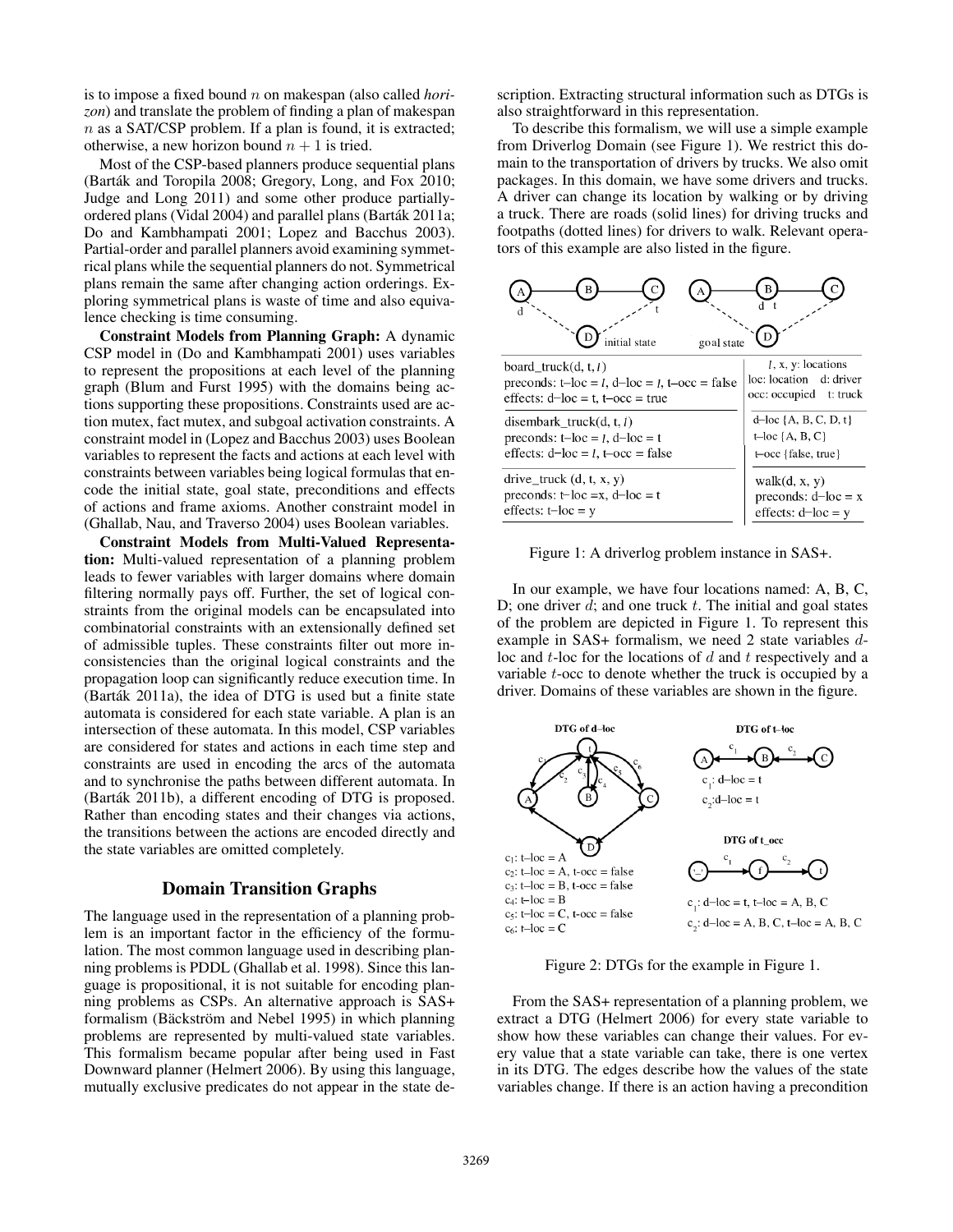$v = d$  and an effect  $v = d'$ , we have an arc from the vertex with value  $d$  to the vertex with value  $d'$ . If an action has  $v = d'$  as its effect but no precondition relating to variable  $v$ , then in the original DTG, there is an edge from every vertex to the vertex representing the value  $d'$ . In our version of DTGs, we simplify this by using a vertex with value '-' to denote a don't care value and draw an arc from this vertex to the vertex with value  $d'$ . Nevertheless, if any of the transitions is based on the value of other variable, that is if a condition such as  $v' = d''$  is also included in the precondition of the action, this condition is mentioned on the transition edge. Actions responsible of changes are also included on the edges. DTGs for the example in Figure 1 are in Figure 2.

# Our Constraint-Based Planner

We propose a new constraint model for parallel planning. In our model, DTGs extracted from the SAS+ representation of the planning problem are directly translated into table constraints. The main difference between this model and the state-of-the-art constraint-based planners is that we do not use any CSP-variables for actions taking place at each time. Our planner TCPP has three steps: Translation and Preprocessing, CSP Encoding and Solving, and Plan Decoding.

Translation & Preprocessing: An input PDDL problem is translated into a problem in SAS+ with multi-valued variables and corresponding instantiated actions (Helmert 2009). The SAS+ problem is preprocessed and DTGs are extracted by using our own extractor program similar to the one in the Fast-Downward planner (Helmert 2006). The DTGs used in our planner are slightly different than those used in Fast-Downward planner. For every action changing the value of a variable, we have an edge from the initial value of the variable to its final value while in Fast-Downward planner, not all of these edges are included.

**CSP Encoding & Solving:** In this step, a fixed bound  $n$ is imposed on the makespan. Then, the problem of finding a plan of makespan  $n$  is encoded as a CSP problem by using the DTGs. The encoded CSP problem is then solved by a CSP-solver. If a plan is not found for makespan  $n$ , the value of  $n$  is increased by one time unit and the process continues until a plan is found or a given time limit exceeds. To find the first length to start with, in each DTG, we look for the shortest path from the variable's value in the initial state of the problem to the value in its goal state and we choose the maximum of the shortest path lengths. Further details on our encoding and the solver being used are later in the paper.

Plan Decoding: The resultant plan is extracted from the solution returned by the CSP solver. To determine the actions at time  $\tau$ , we look at the values of variables at time  $\tau$ and  $\tau + 1$  to see which one is changed. For every variable that changes its value, we look at its corresponding DTG to see which edges are responsible for this change. From the actions on these edges, the one having its preconditions satisfied at time  $\tau$  and effects matching at time  $\tau + 1$  is selected as a valid action. It is possible to have more than one action for each time  $\tau$ . Thus our formulation allows parallel plans.

# Our New Encoding

Procedure 1 in our planner translates the planning problem of makespan  $n$  to a CSP with the help of DTGs. Assume the planning problem has  $m$  state variables in its multi-valued representation. For every state variable  $v^i$  and for any time step  $0 \le \tau \le n$ , we have a CSP variable  $v^i_\tau$ , which can take any value from  $v^i$ 's domain. Therefore, we have  $m(n + 1)$ CSP variables in our model. Procedure 1 uses four kinds of constraint: initial state constraints, goal state constraints, transition constraints, and negative constraints. Our contribution is a new encoding of the transition constraints.

**Procedure 1 PlanningToCSP(n) // makespan n** 

//variables:  $v^i,v^j$ , values:  $p,q,$  actions:  $A,B$ Foreach  $(v^i, p)$  in initial state, Add constraint eq $(v^i_0, p)$ Foreach  $(v^{i},p)$  in goal state, Add constraint eq $(v^{i}_{n},p)$ For timestep  $\tau = 0$  to  $n - 1$  do Foreach  $v^i$ , Add transition constraint tc $(v^i_\tau)$ Foreach pair  $(A, B) : A$  is inconsistent with B Add a negative parallelism constraint Foreach pair  $(v^i = p, v^j = q)$  in mutex groups Add a negative mutex table mt $(v^i, p, v^j, q)$ 

#### Initial and Goal State Constraints

Initial state constraints are simple constraints specifying the values of variables at time 0. Since the initial state is fully specified, we need *m* constraints for the values of the variables  $v_0^0, v_0^1$  $v_0^1, \ldots, v_0^{m-1}$ . The goal state is encoded in the same way with the difference that it is not fully specified.

### Transition Constraints

For every DTG of a given problem, a transition constraint is added to our model. This constraint encodes all possible changes in the corresponding variable's value between time  $\tau$  to  $\tau$  + 1. An edge in a DTG represents a possible way to change the value of the variable. This change can occur only if the conditions denoted on the edge are satisfied. The conditions specify the values that other variables should have so that the action that changes the value of this variable can occur. Because not all variables necessarily appear on one edge, the values of variables appearing on the other edges of the DTG are considered don't care for this change. Inspired by the use of tables constraints in (Barták and Toropila 2008) (although their model is different from ours), we have used this kind of *table constraints* to represent transitions.

Consider the DTGs in Figure 2 and their encoding as transition constraints in Figure 3. Suppose, we want to encode the DTG of d-loc to a transition constraint. The state variables involved in this DTG are d-loc itself, t-loc and t-occ. We need to consider the values of these 3 variables at time  $\tau$  and  $\tau$  + 1. The table used for encoding has 6 columns  $d$ -loc<sub> $\tau$ </sub>,  $d$ -loc<sub> $\tau+1$ </sub>,  $t$ -loc<sub> $\tau$ </sub>,  $t$ -loc<sub> $\tau+1$ </sub>,  $t$ -occ<sub> $\tau$ </sub>,  $t$ -occ<sub> $\tau+1$ </sub>. After determining the columns, we have to find the rows of the table. Any DTG edge and hence the corresponding action can change the value of the d-loc and hence adds a table row.

The edge from A to  $t$  labeled with  $c_2$  in the DTG denotes the board truck. Due to this edge,  $d$ -loc can change from A to t at time  $\tau$  if truck t is at location A and is not occupied.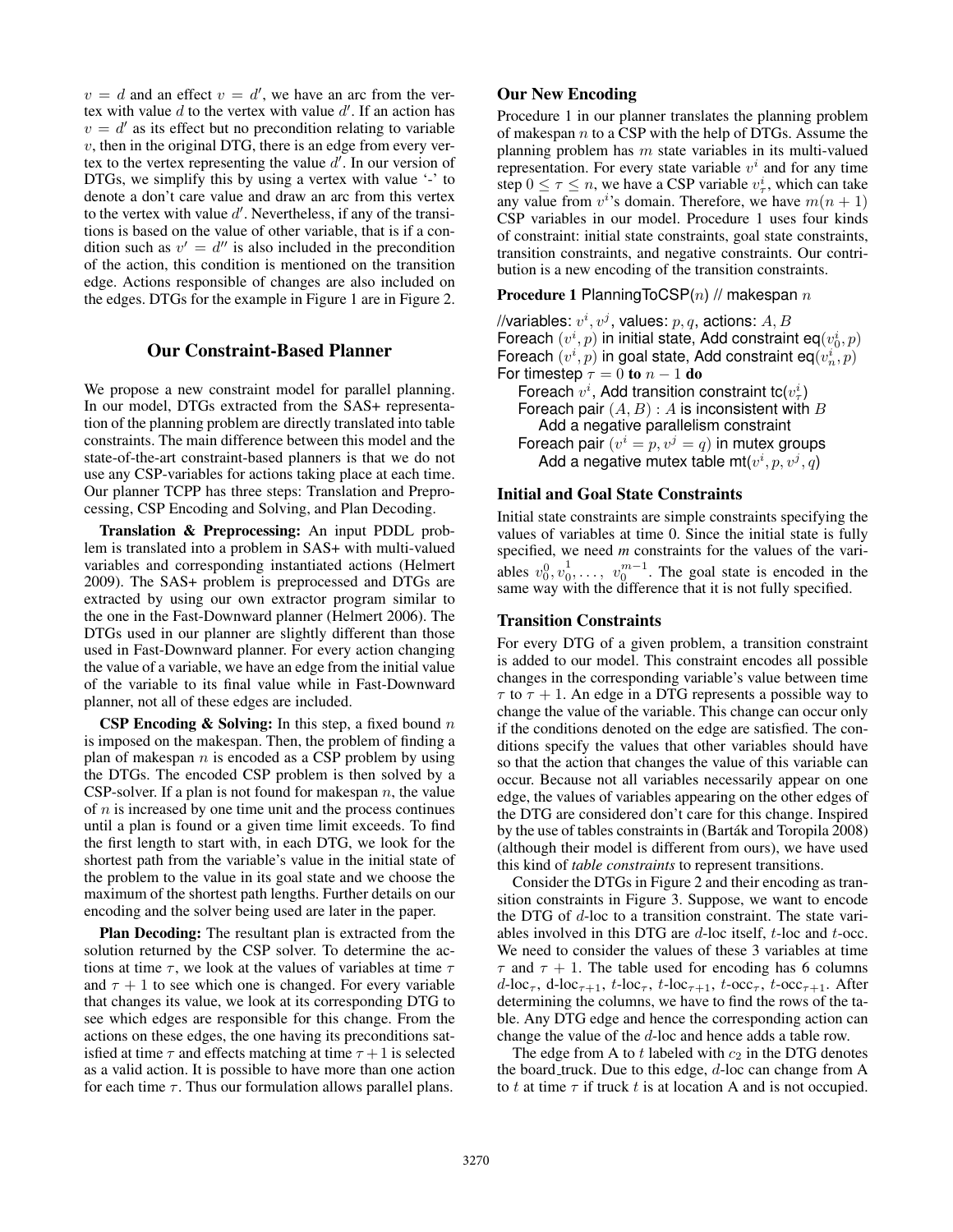We therefore have the 1st row in the table with values (A, t, A, A, false, true) for columns  $(d$ -loc<sub> $\tau$ </sub>,  $d$ -loc<sub> $\tau$ +1</sub>,  $t$ -loc<sub> $\tau$ </sub>,  $t$ -loc<sub> $\tau$ +1</sub>,  $t$ -occ<sub> $\tau$ </sub>,  $t$ -occ<sub> $\tau$ +1</sub>) respectively. The 2nd row corresponds to the edge from  $t$  to A with label  $c_1$ ; notice that  $t$ -occ<sub> $\tau$ </sub> is '-' because t-occ is not a precondition of the corresponding action disembark truck. The 7th row in the table represents the walk action and thus the edge from C to D. The driver can change his location by walking between C and D. In this case, variables  $t$ -loc and  $t$ -occ can take any values and are thus considered don't care. Considering the three cases above, we can determine the table rows 1-10. Lastly, the driver can stay at the same location between successive times. We therefore have table rows  $11-15$  with  $d$ -loc having the same value at time  $\tau$  and  $\tau + 1$  and the other variables having don't cares as their values.

| TC for d-loc            |                                    |        |                                        |                                 |                         |  |  |
|-------------------------|------------------------------------|--------|----------------------------------------|---------------------------------|-------------------------|--|--|
| d-loc                   |                                    |        | $t$ -loc                               | t-occ                           |                         |  |  |
| $\tau$                  | $+1$<br>$\overline{1}$             | $\tau$ | $\tau+1$                               | $\cdot + 1$<br>$\tau$<br>$\tau$ |                         |  |  |
| А                       | t                                  | Α      | A                                      |                                 | $\overline{\mathrm{T}}$ |  |  |
| t                       | $\overline{\rm A}$                 | А      | $\overline{A}$                         |                                 | $\overline{\mathrm{F}}$ |  |  |
| $\overline{\mathrm{B}}$ | t                                  | B      | $\overline{\mathbf{B}}$                | F                               | $\overline{T}$          |  |  |
| t                       | B                                  | B      | $\frac{\overline{\text{B}}}{\text{C}}$ |                                 | F                       |  |  |
| $\overline{\text{C}}$   | $\overline{t}$                     | C      |                                        | F                               | $\overline{T}$          |  |  |
| t                       | $\overline{\overline{\mathsf{C}}}$ | C      |                                        |                                 | $\overline{\mathrm{F}}$ |  |  |
| $\overline{\mathsf{C}}$ | $\frac{\overline{D}}{C}$           |        |                                        |                                 |                         |  |  |
| D                       |                                    |        |                                        |                                 |                         |  |  |
| A                       | $\overline{\rm D}$                 |        |                                        |                                 |                         |  |  |
| D                       | $\overline{A}$                     |        |                                        |                                 |                         |  |  |
| A                       | $\overline{A}$                     |        |                                        |                                 |                         |  |  |
| $\overline{\mathbf{B}}$ | $\overline{\mathbf{B}}$            |        |                                        |                                 |                         |  |  |
| $\overline{\mathsf{C}}$ | $\bar{\bar{C}}$                    |        |                                        |                                 |                         |  |  |
| E                       | $\overline{\rm D}$                 |        |                                        |                                 |                         |  |  |
| t                       | t                                  |        |                                        |                                 |                         |  |  |

| TC for t-occ            |                         |                         |                     |                         |       |                         |  |                       |  |
|-------------------------|-------------------------|-------------------------|---------------------|-------------------------|-------|-------------------------|--|-----------------------|--|
|                         | t-occ                   | $\overline{d}$ -loc     |                     |                         | t-loc |                         |  |                       |  |
| $\tau$                  | $+1$<br>$\tau$          | $\tau$                  |                     | $\overline{\tau+1}$     |       | $\tau$                  |  | $\overline{\tau+1}$   |  |
| $\overline{\mathrm{F}}$ | $\overline{T}$          | A                       |                     | t                       |       | Ā                       |  | $\overline{A}$        |  |
| $\overline{\mathrm{F}}$ | $\overline{T}$          | $\overline{\mathtt{B}}$ |                     | t                       |       | $\overline{\mathrm{B}}$ |  | $\overline{B}$        |  |
| $\overline{F}$          | $\overline{T}$          | $\overline{\text{C}}$   |                     | t                       |       | $\overline{\mathsf{C}}$ |  | $\overline{\rm C}$    |  |
| $\overline{a}$          | $\overline{\mathrm{F}}$ | t                       |                     | $\overline{A}$          |       | Ā                       |  | $\overline{A}$        |  |
| $\frac{1}{1}$           | $\overline{\mathrm{F}}$ | t                       |                     | $\overline{B}$          |       | $\overline{\mathbf{B}}$ |  | $\overline{B}$        |  |
|                         | $\overline{\mathrm{F}}$ | t                       |                     | $\overline{\mathsf{C}}$ |       | $\overline{\text{C}}$   |  | $\overline{\text{C}}$ |  |
| $\overline{\mathrm{F}}$ | $\overline{F}$          |                         |                     |                         |       |                         |  |                       |  |
| $\overline{\mathrm{T}}$ | $\overline{T}$          |                         |                     |                         |       |                         |  |                       |  |
|                         | TC for t-loc            |                         |                     |                         |       |                         |  |                       |  |
|                         | t-loc                   |                         | $\overline{d}$ -loc |                         |       |                         |  |                       |  |
| $\tau$                  | $\tau +$                | $\mathbf{1}$            | $\tau$              | $\tau$                  | $+$   | 1                       |  |                       |  |
| $\overline{\mathbf{A}}$ | $\overline{\mathbf{B}}$ |                         | t                   | t                       |       |                         |  |                       |  |
| $\overline{\mathbf{B}}$ | $\overline{A}$          |                         | t                   | t                       |       |                         |  |                       |  |
| $\overline{B}$          | $\overline{\rm C}$      |                         | t                   | t                       |       |                         |  |                       |  |
| $\overline{C}$          | $\overline{B}$          |                         | t                   | t                       |       |                         |  |                       |  |
| $\overline{A}$          | $\overline{\mathbf{A}}$ |                         | $\overline{a}$      |                         |       |                         |  |                       |  |
| $\overline{B}$          | $\overline{B}$          |                         |                     |                         |       |                         |  |                       |  |
| $\overline{C}$          | $\overline{\mathsf{C}}$ |                         |                     |                         |       |                         |  |                       |  |

Figure 3: Encoding domain transitions in DTGs in Figure 2 using table constraints. In the figure, Driver:  $d$ ; Truck:  $t$ ; Locations: A, B, C, D; Boolean: T, F; loc: location; occ: occupied; TC: transition constraint; '-': don't care;  $\tau$ : time step.

Procedure 2 encodes a DTG into a table constraint. We first determine the columns in the table (see Step 1). For a state variable  $v^i$  with DTG  $G^i$ , the table  $T^i_\tau$  at time  $\tau$ has columns  $v_{\tau}^i$ ,  $v_{\tau+1}^i$ ,  $v_{\tau}^j$ s,  $v_{\tau+1}^j$ s, where  $v^j$ s are variables appearing on all edges of  $G<sup>i</sup>$ . Each transition constraint is therefore a k-ary constraint where  $k = 2(l + 1)$  and l is the number of variables appearing on the edges of  $G^i$ . Next, we extract the rows of the table for each edge in the  $G<sup>i</sup>$  (see Step 2). Suppose  $(p, q)$  is an edge in  $G<sup>i</sup>$  and tr is the corresponding row to be added to the table. With respect to the edge, Row tr will have appropriate values in the relevant columns and don't cares '-' in the irrelevant columns. Because of edge  $(p, q)$ , clearly,  $v_\tau^i$  is p and  $v_{\tau+1}^i$  is q; note p could be '-' in the  $G^i$ .

**Procedure 2 tc**( $v_\tau^i$ ) // transition-constraint

 $G^i$ : DTG for  $v^i,$   $T^i_{\tau}$ : table for transitions of  $v^i_{\tau}$  $V = \{v^i\} \cup \{v^x : v^x$ appears on an edge in  $G^i\}$ 1. Foreach  $v^k \in V$ ,  $T^i_\tau$  has two columns  $v^k_\tau$  and  $v^k_{\tau+1}$ 2. Foreach edge  $(p, q)$  in  $G^i$  //  $p, q$  are values of  $v^i$ tr: a new row in  $T_{\tau}^i$ , each col has don't care '-'  $tr[v_{\tau}^{i}] = p$ ,  $tr[v_{\tau+1}^{i}] = q$  // note p could be '-' *// Modify tr in the following ways* Foreach condition  $v^x = r$  on the edge  $(p, q)$  $a_{pq}$ : the action associated with edge  $(p, q)$ If  $\hat{v}^x$  only in precondition of  $a_{pq}$ tr $[v_\tau^i] = \text{tr}[v_{\tau+1}^i] = r$ ElseIf  $v^x$  both in precond and effect of  $a_{pq}$ Assume  $v^x \leftarrow s$  in effect of  $a_{pq}$ tr $[v_\tau^i] = r$  and tr $[v_{\tau+1}^i] = s$ ElseIf  $v^x$  only in effect of  $a_{pq}$  i.e.  $r = -1$ tr[ $v_{\tau+1}^i]$  =  $s$  where  $v^x \leftarrow s$  in effect of  $a_{pq}$ 3. Foreach value  $p$  in domain of  $v^i$ tr: a new row in  $T_\tau^i$ , each col has don't care '-' *// Modify tr in the following ways* tr $[v_\tau^i] = \text{tr}[v_{\tau+1}^i] = p$ 

We now consider every condition  $v^x = r$  on the edge and three cases to determine other relevant column values. Assume  $a_{pq}$  is the action corresponding to the edge  $(p, q)$ .

- 1.  $v^x$  only in  $a_{pq}$ 's precondition: In this case,  $v^x$  is a prevailing condition for  $a_{pq}$  and remains the same at time  $\tau$ and  $\tau + 1$  ensuring that during the execution of  $a_{pq}$ ,  $v^x$ 's value does not change by any other action.
- 2.  $v^x$  in  $a_{pq}$ 's precondition and effect both: Assuming  $v^x \leftarrow s$  is in the effect, the values of  $v^x$  at time  $\tau$  and  $\tau + 1$  in this case are trivially r and s respectively.
- 3.  $v^x$  only in  $a_{pq}$ 's effect i.e. r is '-': In this case, we need to specify the value of  $v^x$  only at time  $\tau + 1$ , which we assume is s. At time  $\tau$ , the value of  $v^x$  is don't care '-'.

Lastly, to allow  $v^i$ 's value to be the same between successive time steps  $\tau$  and  $\tau + 1$ , we need one row for each value in the  $v<sup>i</sup>$ 's domain assuming don't care values for other variables in the row (see Step 3 in Procedure 2).

To summarise, we have *mn* transition constraints for a problem where *m* is the number of DTGs and *n* is the current makespan. Also, the number of rows in the table constraint for a DTG is  $e + d$  where e is the number of edges in the DTG and d is the domain size of the variable.

## Negative Constraints

While we need positive transition constraints to encode allowable changes, we also need negative constraints to prevent inconsistent changes from happening at the same time and between mutex groups in the SAS+ representation. We have two kinds of negative constraint in our encoding, mutex constraints and parallelism constraints.

Mutex Constraints: In the SAS+ representation of a planning problem, sometimes there are mutex groups containing a number of variable-value pairs that are mutually exclusive with each other. To ensure that no pair of these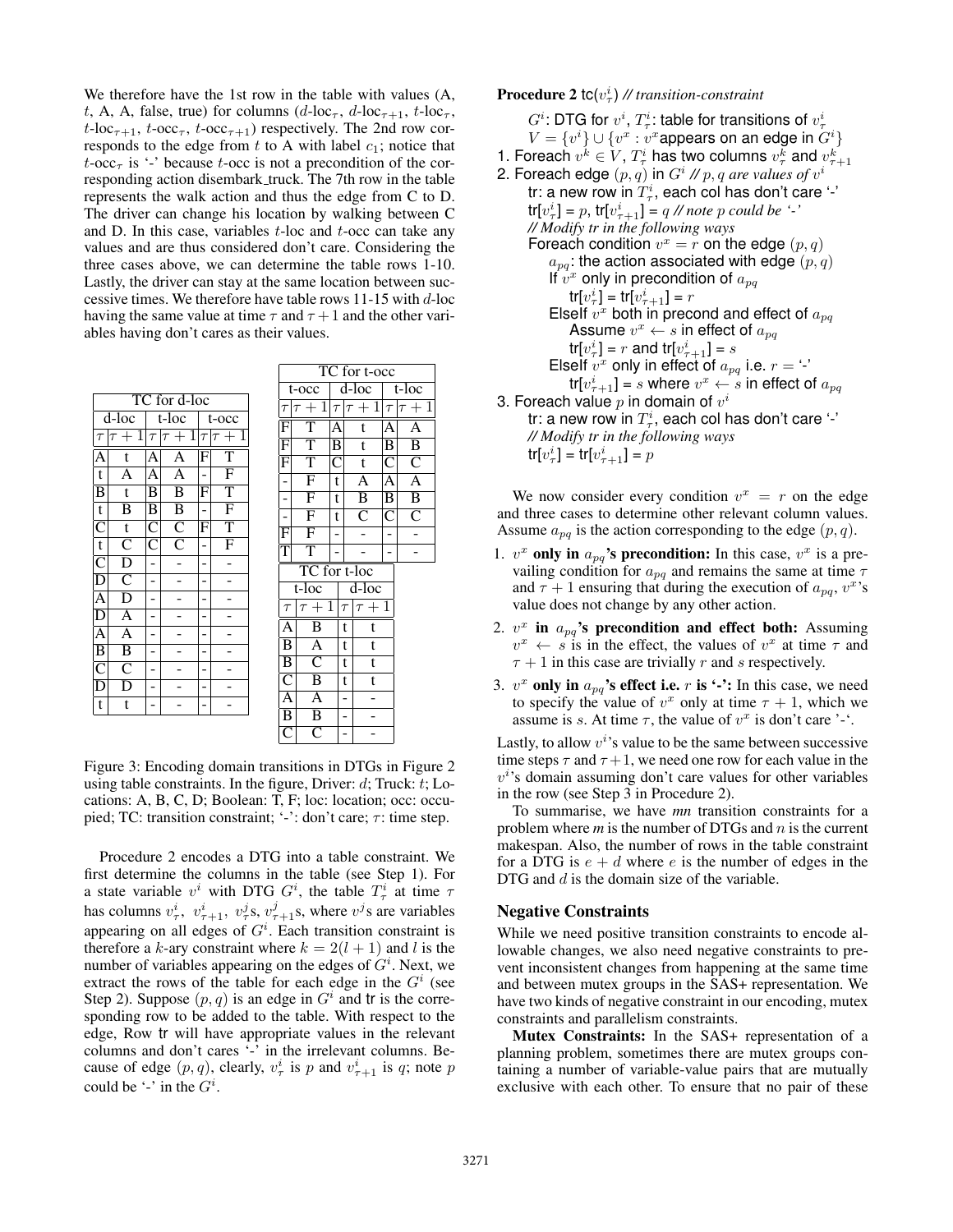occurs at the same time, we use mutex constraints. These constraints are 2-ary negative constraints. To summarise, for each mutex pair  $(v^i = p, v^j = q)$  in mutex groups, we call procedure  $\text{mit}(v^i, p, v^j, q)$  to add a table with columns  $v^i_\tau, v^j_\tau$ and a row with column values  $p, q$ .

Parallelism Constraints: Not all instantiated actions can occur at the same time in a parallel plan. Two instantiated actions are inconsistent in the sense that they can not occur at the same time if there is a common state variable in their preconditions and effects and the values are conflicting. More precisely instantiated actions A and B are inconsistent if any of the four conditions hold (Barták 2011b):

- 1. Preconditions of A, B share a variable with conflicting values.  $\exists (v^i = p) \in \text{pre}(A) \exists (v^j = q) \in \text{pre}(B) [v^i = v^j \land p \neq q]$
- 2. A variable in A's effect also appears in B's effect.  $\exists (v^i \leftarrow p) \in \text{eff}(A) \exists (v^j \leftarrow q) \in \text{eff}(\overline{B}) [v^i = v^j]$
- 3. A variable in A's effect appears in B's precondition.  $\exists (v^i \leftarrow p) \in \text{eff}(A) \exists (v^j = q) \in \text{pre}(B) : [v^i = v^j]$
- 4. A variable in B's effect appears in A's precondition.  $\exists (v^i \leftarrow p) \in \text{eff}(B) \exists (v^j = q) \in \text{pre}(A) : [v^i = v^j]$

Our model automatically prevents Case 1 from happening. It also automatically prevents Cases 2, 3 and 4 from happening but only when  $p \neq q$ . When  $p = q$ , we need negative constraints to ensure that instantiated actions A and B never happen at the same time. These negative constraints involve all state variables in the preconditions and effects of A and B and the tuples provide the non-allowed values of the corresponding CSP variables at time steps  $\tau$  and  $\tau + 1$ . Construction of these negative tuples is similar to the construction of tuples for the edges in DTGs.

Theorem 1 *Our constraint encoding of a SAS+ problem is sound. Solving such a constraint problem for the lowest possible time horizon leads to an optimal parallel plan.*

We do not provide the proof of the above theorem. However, the proof can be easily constructed by finding the correspondence of the transition constraints and the negative constraints with the semantics of the planning language and the validity conditions of the plans. The optimality notion comes from the GraphPlan algorithm (Blum and Furst 1995).

## Solving Our CSP Model

To solve the resulting CSP model, we use the open source constraint solver Minion with singleton arc consistency and dom/wdeg (conflict) for variable ordering. To the best of our knowledge, Minion is the only solver that implements SHORTSTR2 propagation (Jefferson and Nightingale 2013). SHORTSTR2 is an efficient and effective general purpose propagation algorithm for exploiting *short supports*. A *support* in a constraint for a domain value of a variable is a justification that the value may still form part of an assignment that satisfies the constraint. Some constraints can be satisfied by a *short assignment* that is assigning only a few of their variables. After the short assignment, the constraint doesn't care about the values of the rest. A short assignment that satisfies the constraint is called a *short support*. Because of don't-care values in our table constraints, we use

Minion with SHORTSTR2. We selected singleton arc consistency and dom/wdeg in Minion by testing various options. Without arc consistency, the CPU time increases in most domains. Also, dom/wdeg was apparently found to be the best option when tried on a number of problems. To use Generalised Arc Consistency (GAC) propagation implemented in all solvers, we need to expand all the don't-care values in our constraints. As a result, the number of valid assignments increases and the efficiency of GAC propagation severely decreases. In our encoding, the number of valid assignments is fewer than the number of all possible assignments. Exploiting SHORTSTR2 which works on constraints with don'tcare values, our planner thus becomes very efficient.

# Experimental Results

We ran experiments on a PC with Intel 3.5GHz CPU, 8GB memory limit and 30 minute timeout. Our time measurement starts from the input PDDL to the output plan. We tested our planner on 12 domains from past International Planning Competition (IPC) STRIPS versions. We compare our planner with two constraint-based planners Constance (Gregory, Long, and Fox 2010) and PaP2 (Barták 2011b). We choose these planners because they represent the current state of the art of constraint based planning. Constance is a sequential planner that performs better than CPT (Vidal and Geffner 2006) and SeP (Barták and Toropila 2008). SeP performs better than GP-CSP (Do and Kambhampati 2001) and CSPplan (Lopez and Bacchus 2003). PaP2 is a parallel planner that is faster than SeP and PaP1 (Bartak 2011a). To check ´ how TCPP performs compared to the state-of-the-art heuristic search planners, we also run Fast Downward with option –search astar(lmcut()) and denote it by FDLMC.

| Planning      | Instance | Problem                             | <b>Instances Solved</b> |                  |                |                 |
|---------------|----------|-------------------------------------|-------------------------|------------------|----------------|-----------------|
| Domains       | Count    | Instances Const PaP2   TCPP   FDLMC |                         |                  |                |                 |
| Airport       | 15       | $1 - 15$                            | 0                       | 14               | 14             | $\overline{15}$ |
| <b>Blocks</b> | 35       | $4.0 - 17.0$                        | 13                      | 13               | 32             | 28              |
| Depot         | 10       | $1 - 10$                            | 2                       | 3                |                | 6               |
| Driverlog     | 15       | $1 - 15$                            | 6                       | 13               | 13             | 14              |
| Grid          | 0.5      | $0 - 5$                             | 1                       |                  | 2              | $\overline{2}$  |
| Gripper       | 10       | $0-10$                              |                         | $\overline{c}$   | $\overline{2}$ | 7               |
| Logistics00   | 28       | $4.0 - 15.1$                        | 6                       | 15               | 24             | 20              |
| Logistics98   | 10       | $0-10$                              | 0                       | 5                | 04             | 2               |
| Miconic       | 35       | $1.0 - 7.4$                         | 27                      | 34               | 27             | $\overline{35}$ |
| Rovers        | 20       | $1-20$                              | 4                       | 11               | 18             | 9               |
| Tpp           | 15       | $1 - 15$                            | 4                       | 8                | 10             | 7               |
| Zenotravel    | 15       | $1 - 15$                            | $\theta$                | 12               | 12             | 13              |
| All domains   | 213      |                                     | 64                      | $1\overline{31}$ | 165            | 158             |

Figure 4: Numbers of problem instances solved by planners when ran with 30-min-timeout on the same computer. Boldfaced values denote the winner planner in the domain.

In Figure 4, we have reported the number of tested and solved problem instances in each of the 12 IPC domains. We observe that in Blocks, Depot, Grid, Logistics00, Rovers, and TPP domains, TCPP is a clear winner over PaP2 while PaP2 is a winner on Miconic and Logistics98. Planners PaP2 and TCPP perform similar in other 4 domains. Both TCPP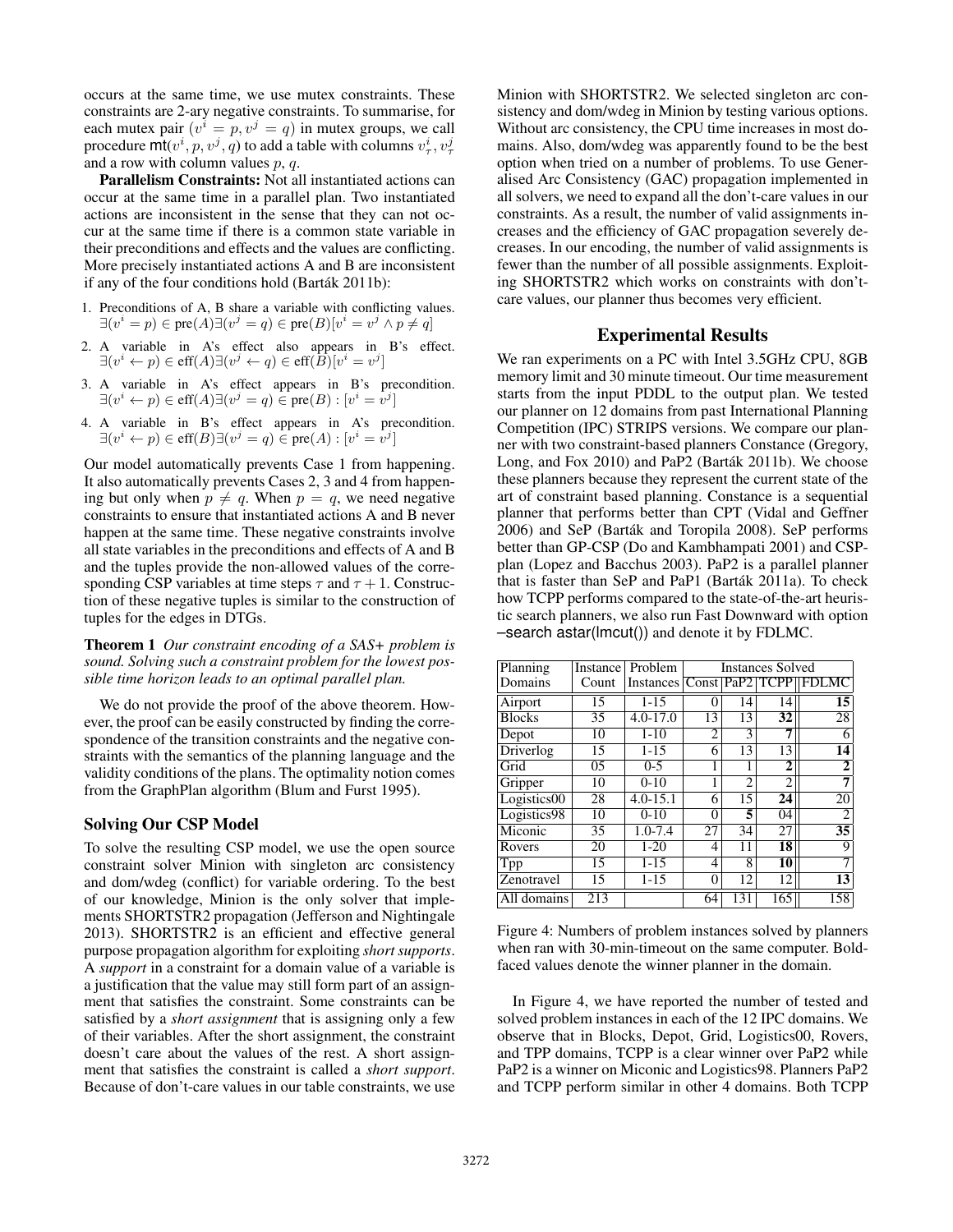

Figure 5: *Top:* Time performance by PaP2 and TCPP on 9 domains where TCPP solved at least 5 instances. *Bottom-Left:* Time performance of TCPP and FDLMC on 5 domains (comparatively challenging for FDLMC) with instances requiring at least 0.1 second by one of the planners. *Bottom-Right:* Total number of problems solved over all 12 domains when less-than 30 minute time-cutoffs are used for each planner on each problem instance in each domain.

and PaP2 solves much more problems than Constance in most domains. TCPP also wins over FDLMC in Blocks, Logistics00, Rovers and TPP. To summarise, 213 problems have been attempted in total in the 12 domains. Constance, PaP2, and FDLMC can respectively solve 64 (i.e. 30%), 131 (i.e. 61.5%), and 158 (i.e. 74.2%) of them while TCPP can solve 165 (i.e 77.5%). Clearly, TCPP can solve 16% more problems than PaP2 and 3.3% more than FDLMC.

Rather than showing the performance at the end of 30 minute timeout, Figure 5 (Bottom-Right) depicts the total number of problems solved if certain less-than-30-minute time-cutoffs are used for each planner on each problem in each domain. All domains considered together, TCPP is significantly better in solving more problems than PaP2 regardless of the exact time cutoff (less than 30-minutes) being used. Interestingly, FDLMC can solve more problems than TCPP with smaller timeouts, but after few minutes TCPPstarts solving more problems and wins at the end.

Figure 5 (Top) shows the planners' performance on problem instances in 9 domains where TCPP could solve at least 5 instances. For space constraints, we do not show the other 3 domains where performance is similar for both planners. Note the times on the  $y$ -axis are in logarithmic scale. Overall, TCPP solves more problems than PaP2 in most domains and solves problems faster in most domains as well. The differences in performance is huge in domains such as airport, blocks, and depots. In driverlog and zenotravel, TCPP

is consistently better. In logistics00, rover, and tpp, the gap is narrow but more problems have been solved. TCPP performed worse than PaP2 in Miconic where TCPP solved fewer instances and was significantly slower as well.

In Figure 5 (Bottom-Left), we compare FDLMC and TCPP in 5 domains on problem instances where one of the planners take at least 0.1 second; TCPP clearly outperforms FDLMC. Just for example, we list few specific instances where TCPP won over FDLMC, depot-4(11.44sec vs 233.34sec), logistics00-11-0(0.46sec vs 88.36sec), rovers-8(19.18sec vs 1468.14sec), tpp-7(1.35sec vs 1137.96sec), zenotravel-12(29.16sec vs 230.48sec). However, FDLMC solves all airport and miconic problems in negligible time. Also, in other domains on problem instances that FDLMC can solve, it solves in much less time than TCPP.

Lastly, we report the maximum number of columns in the encoded tables as follows: depot 108, blocks 70, tpp 20, driverlog 18, zenotravel 12, logistics00 16, logistics98 76, grid 42, gripper 48, miconic 6, airport 440, and rovers 50.

## **Conclusions**

We have presented a new constraint model for parallel planning. We translate the domain transition graphs of a planning problem into table constraints with don't cares and use advanced constraint solving techniques. Our planner thus outperforms existing constraint-based planners in terms of solution time and the number of problem instances solved.